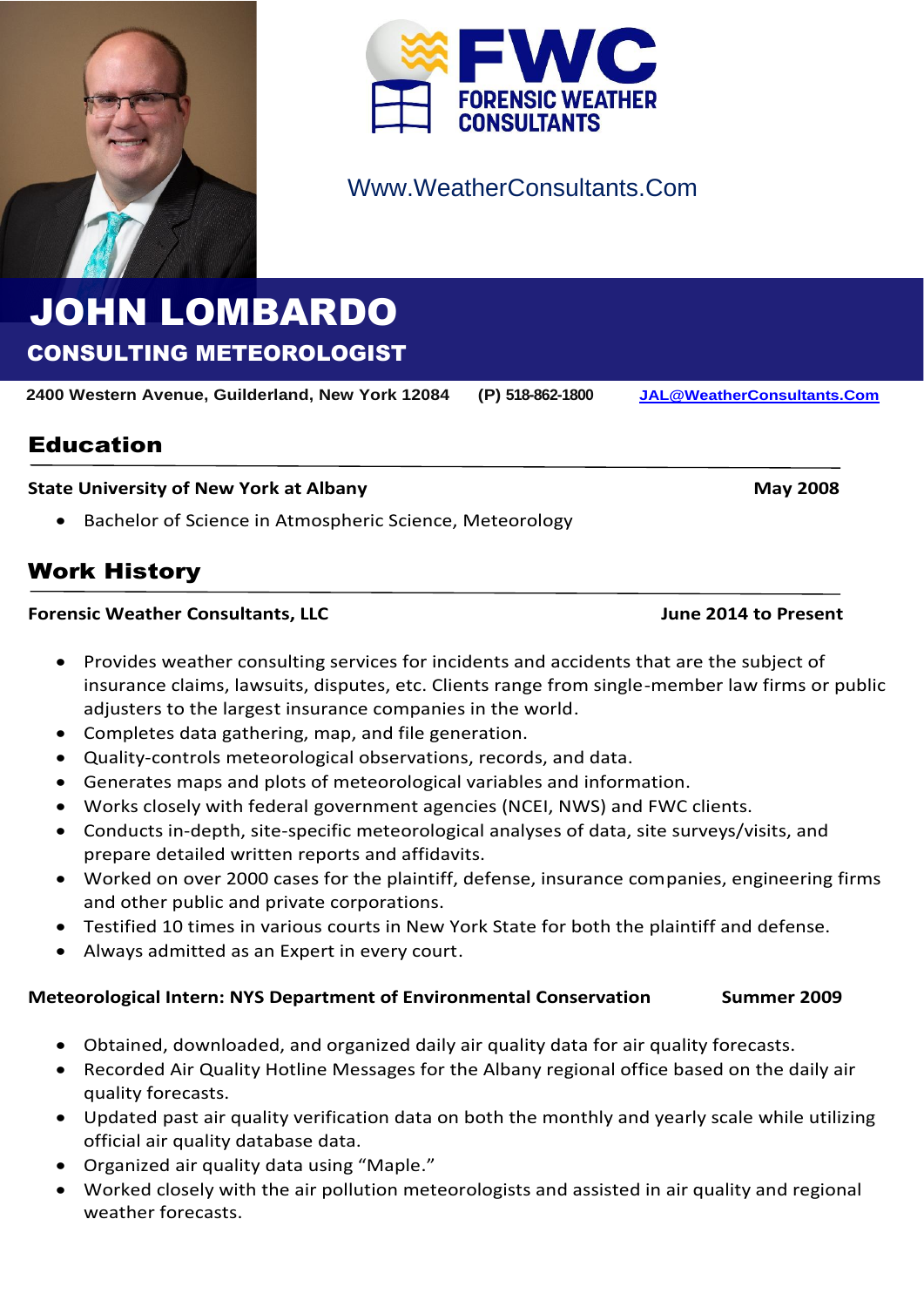### **Student Assistant: National Weather Service; Albany, NY Summer 2007**

- Performed upper air balloon/radiosonde launches.
- Quality-controlled and obtained upper air sounding data and variables in real-time.
- Participated in severe weather warning verification. Tasks included observing road maps and correlating the Doppler radar to the road maps.
- Communicated with trained weather spotters or local municipalities in the path of severe thunderstorms to verify if storm damage occurred.
- Assisted with Area Forecast Discussion preparation.
- Monitored computer models and forecasts for the Albany National Weather Service forecast area.
- Utilized AWIPS workstation software and conducted various meteorological analyses in realtime with Albany NWS Meteorologists.
- Reviewed Comment Modules on various subjects in meteorology.
- Worked closely with the National Weather Service Albany, NY meteorologists while issuing warnings and products during everyday procedures and also during severe weather forecasting.

# Meteorology Highlights

### **Boscov's Department Store – Albany, NY 2006 to 2014**

• Provided weather forecasts to the store manager during winter weather and severe weather for store closings and/or early releases.

### **American Meteorological Society 2014 to Present**

• Active member in good standing

#### **Defense Research Institute May 2019**

- Expert presenter/instructor.
- Presented about the need for qualified consulting meteorologists and Certified Consulting Meteorologist to assist with weather related claims with respect to defense cases.
- Talked about how we utilize official weather records and provide certified weather records to assist motion practice. Discussed how we corroborate our findings with witness testimony to better understand what caused an accident to occur.

### **Association of Certified Meteorologists 2022 to Present**

• Associate Member

## Awards and Certifications

### **NWS Chicago Storm Spotter Training Webinar February 2022**

• To obtain critical weather information, the National Weather Service (NWS) established SKYWARN with partner organizations. SKYWARN is a volunteer program with between 350,000 and 400,000 trained severe weather spotters.